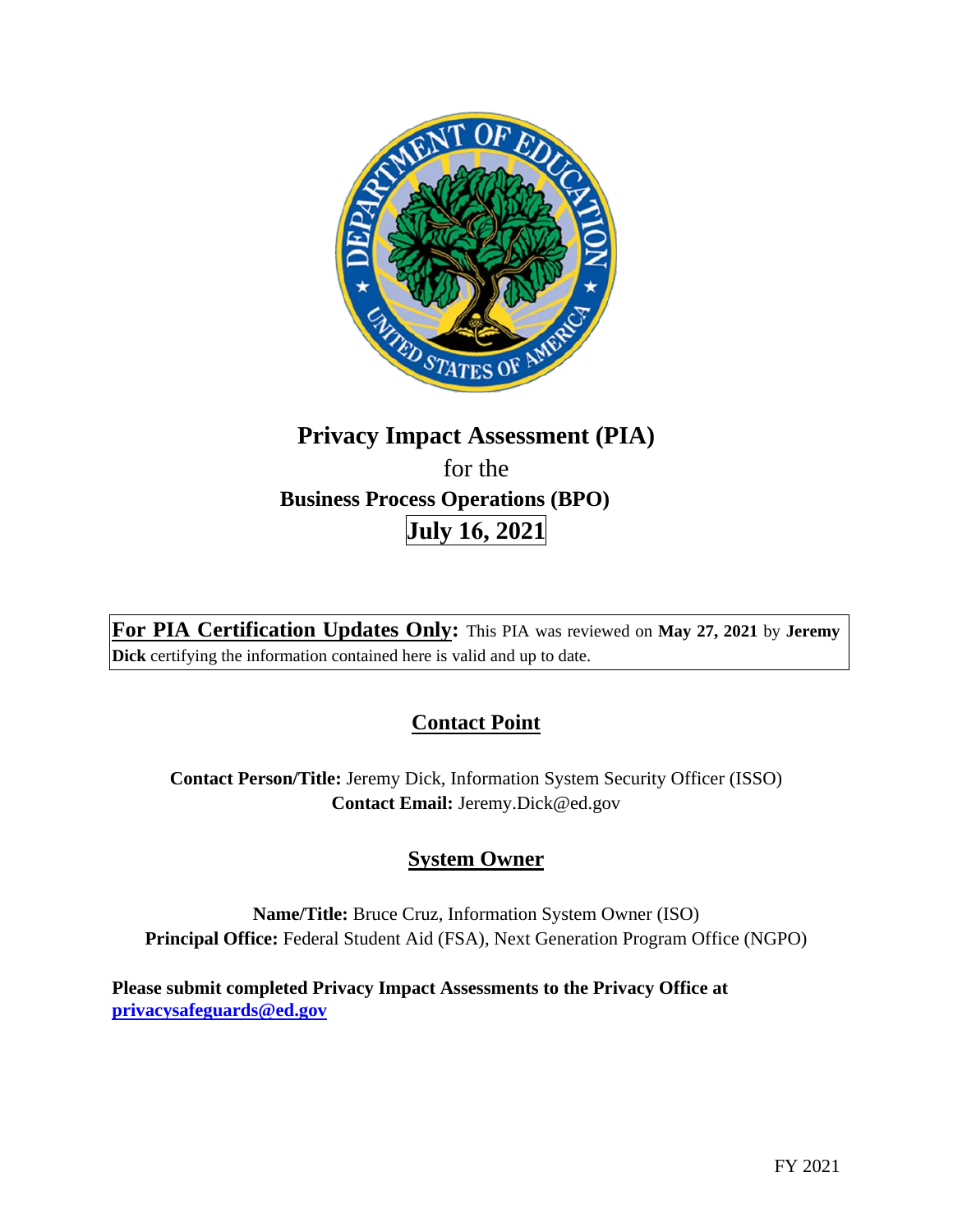*Please complete this Privacy Impact Assessment (PIA) on how personally identifiable information (PII) is collected, stored, protected, shared, and managed electronically by your system. You may wish to consult with your ISSO in completing this document. If a question does not apply to your system, please answer with N/A.* 

## **1. Introduction**

**1.1.** Describe the system including the name, acronym, and a brief description of the program or purpose for the system.

This privacy impact assessment (PIA) covers all Business Process Operations (BPO) systems on behalf of Federal Student Aid (FSA). BPOs are the contact center operations for customer inquiries via phone, email, or chat throughout the full student aid lifecycle. The five BPOs utilized by FSA are covered under the same PIA as each BPO is functionally identical, performing the same tasks and maintaining the same types of information. A BPO is a contact center with a facility, customer service representatives (CSRs or agents) in the facility, and desktop computers for the agents. The CSRs connect into the Digital Customer Care (DCC), National Student Loan Data System (NSLDS), Common Origination and Disbursement (COD), Debt Management Collection System 2 (DMCS 2) and Person Authentication Service (PAS) systems to respond to borrower inquiries on aid processing. BPOs access borrower PII by accessing these U.S. Department of Education (Department) systems through two methods. BPOs use a desktop suite of tools to access DCC via enablement software. BPOs use web-enabled services to access COD and NSLDS. Authentication for accessing COD and NSLDS is done through Access & Identity Management System (AIMS), while DMCS 2 has its own authentication process.

When a borrower or applicant initiates a call or chat with FSA, the session/call is routed to a BPO agent and the borrower's or applicant's data are pulled up from the DCC system to the agent to assist the caller. Once the call/chat is complete, the records are updated in DCC or in a system connected to DCC through the customer relationship management (CRM) toolset (which is also part of DCC). None of the information is maintained by the agents in the BPO; rather, the information is saved back into DCC after the call ends. The process is very similar for BPOs' use of systems other than DCC; a BPO agent pulls data from a system and updates data in that system once a call or chat is complete. The only difference between the use of DCC and other systems is that DCC is used through desktop applications while the other systems are used through a web browser.

The five BPO vendors are Business Process Operations Edfin (BPO-Edfin), Business Process Operations FHC (BPO-FHC), Business Process Operations Max (BPO-Max), Business Process Operations Missouri (BPO-MO), and Business Process Operations Trellis (BPO-Trell).

**1.2.** Describe the purpose for which the personally identifiable information  $(PII)^{1}$  is collected,

<sup>&</sup>lt;sup>1</sup> The term "personally identifiable information" refers to information which can be used to distinguish or trace an individual's identity, such as their name, social security number, biometric records, etc. alone, or when combined with other personal or identifying information which is linked or linkable to a specific individual, such as date and place of birth, mother's maiden name, etc. OMB Circular A-130, page 33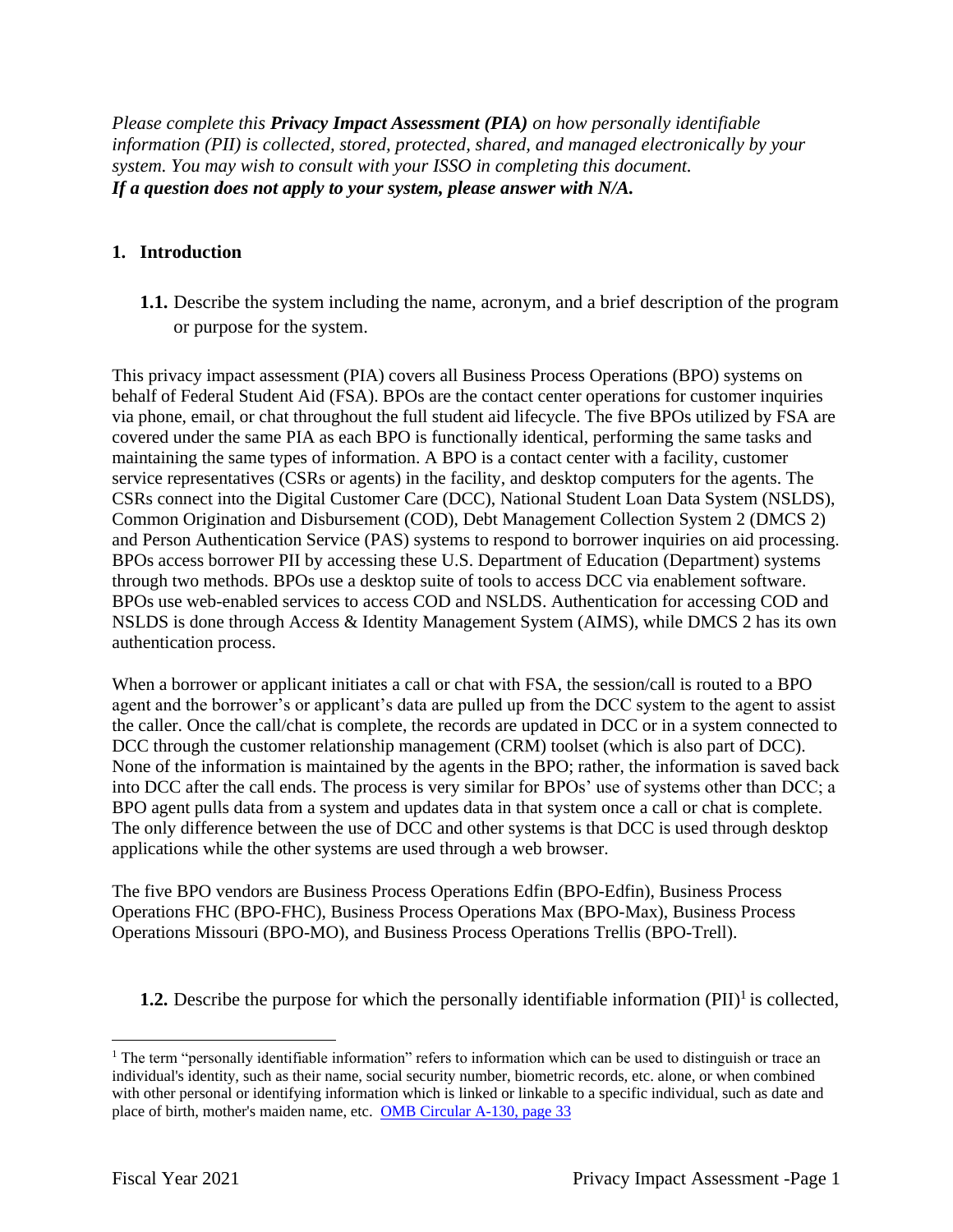used, maintained, or shared.

When a borrower or applicant contacts the Department seeking assistance using any of the available contact means (phone, email or chat), the BPO agents will ask the customer for certain PII to verify the customer's identity and to establish a means to resume communications with the individual(s) if the communication is disconnected, in order to resolve their customer's student aid issue, feedback, or complaint.

In addition, the BPOs will obtain the customer's PII via the DCC platform, NSLDS, and COD, in order to assist the customer with their inquiry. The information obtained from these systems will be temporarily available to the BPO; however, the PII will not be permanently maintained in the BPO but will remain resident in the respective systems from which it originates. For more information on how PII is handled in the DCC, NSLDS, and COD, please refer to those individual PIAs and SORNs, which can be found at [www.ed.gov/privacy.](www.ed.gov/privacy)

**1.3.** Is this a new system, or one that is currently in operation?

## New System

**1.4.** Is this PIA new, or is it updating a previous version?

## New PIA

**1.5.** Is the system operated by the agency or by a contractor?

## Contractor

- **1.5.1.** If the system is operated by a contractor, does the contract or other acquisitionrelated documents include privacy requirements?
	- $\Box$  N/A

Yes

## **2. Legal Authorities and Other Requirements**  *If you are unsure of your legal authority, please contact your program attorney.*

**2.1.** What specific legal authorities and/or agreements permit and regulate the collection and use of data by the system? Please include name and citation of the authority.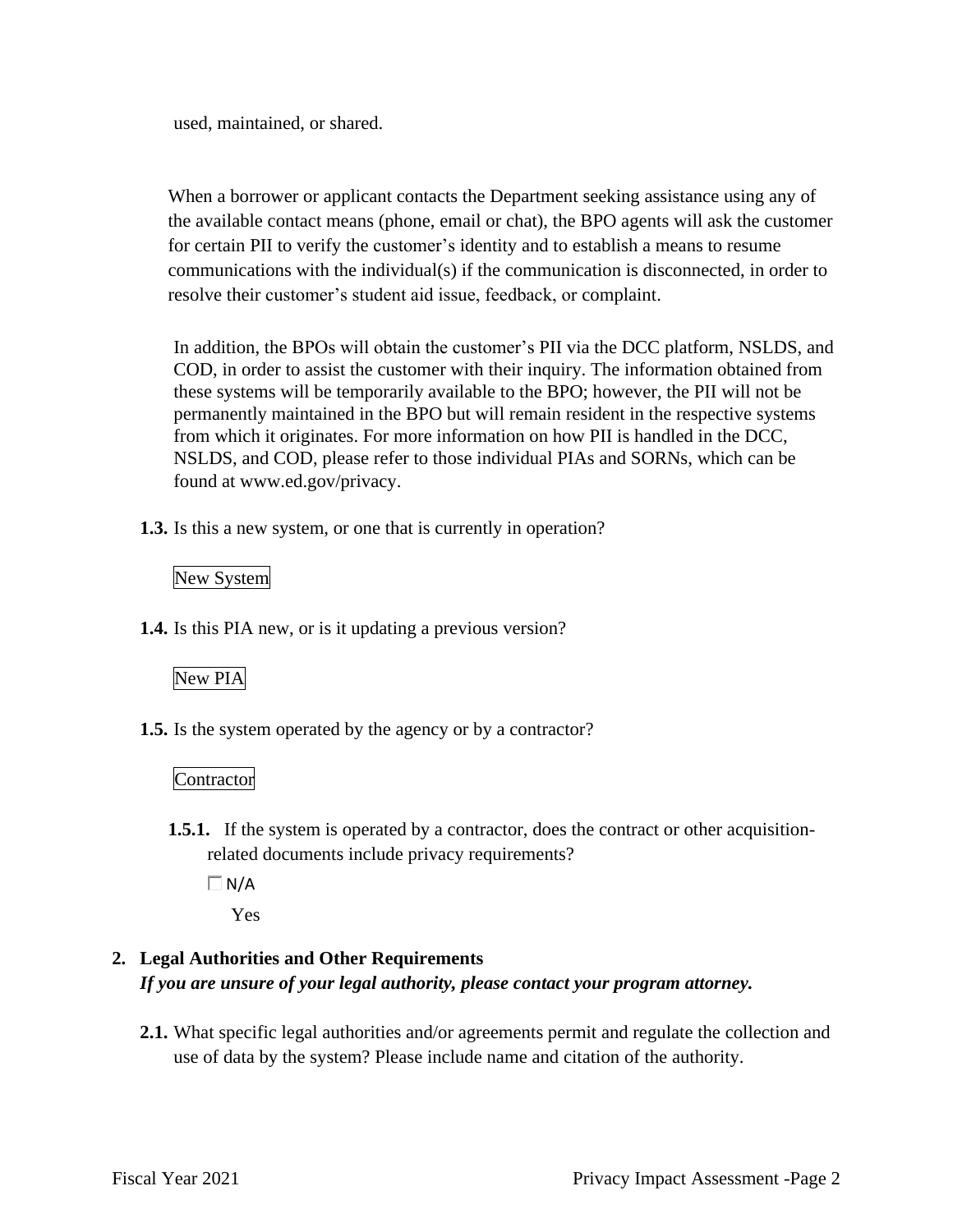The authority to collect is based on the Higher Education Act (HEA) of 1965, as amended. Sections 483 and 484 of the HEA give FSA the authority to ask these questions, and to collect Social Security numbers (SSN), from both the applicant and their parents.

## **SORN**

**2.2.** Is the information in this system retrieved by an individual's name or personal identifier such as a Social Security Number or other identification?

Yes

**2.2.1.** If the above answer is **YES,** this system will need to be covered by Privacy Act System of Records Notice(s)  $(SORN(s))$ .<sup>2</sup> Please provide the SORN name, number, Federal Register citation and link, or indicate that a SORN is in progress.  $\Box N/A$ 

Federal Student Aid Application File (18-11-01). October 29, 2019. 84 FR 57856- 57863.<https://www.federalregister.gov/documents/2019/10/29/2019-23581/privacy>act-of-1974-system-of-records

Common Origination and Disbursement System (18-11-02). August 16, 2019. 84 FR 41979-41987. <https://www.federalregister.gov/documents/2019/08/16/2019>- 17615/privacy-act-of-1974-system-of-records

National Student Loan Database System (18-11-06). September 9, 2018. 84 FR 47265-47271. [https://www.federalregister.gov/documents/2019/09/09/2019-](https://www.federalregister.gov/documents/2019/09/09/2019) 19354/privacy-act-of-1974-system-of-records

Customer Engagement Management System (CEMS) (18-11-11). June 13, 2018. 83 FR 27587-27591. <https://www.federalregister.gov/documents/2018/06/13/2018>- 12700/privacy-act-of-1974-system-of-records

Common Services for Borrowers (CSB) (18-11-16). September 2, 2016. 81 FR 60683

[https://www.federalregister.gov/documents/2016/09/02/2016-21218/privacy-act-of-](https://www.federalregister.gov/documents/2016/09/02/2016-21218/privacy-act-of)1974-system-of-records

Person Authentication Service (PAS) (18-11-12). March 20, 2015. 80 FR 14981

<sup>&</sup>lt;sup>2</sup> A System of Records Notice (SORN) is a formal notice to the public that identifies the purpose for which PII is collected, from whom and what type of PII is collected, how the PII is shared externally (routine uses), and how to access and correct any PII maintained by ED. <https://connected.ed.gov/om/Documents/SORN-Process.pdf>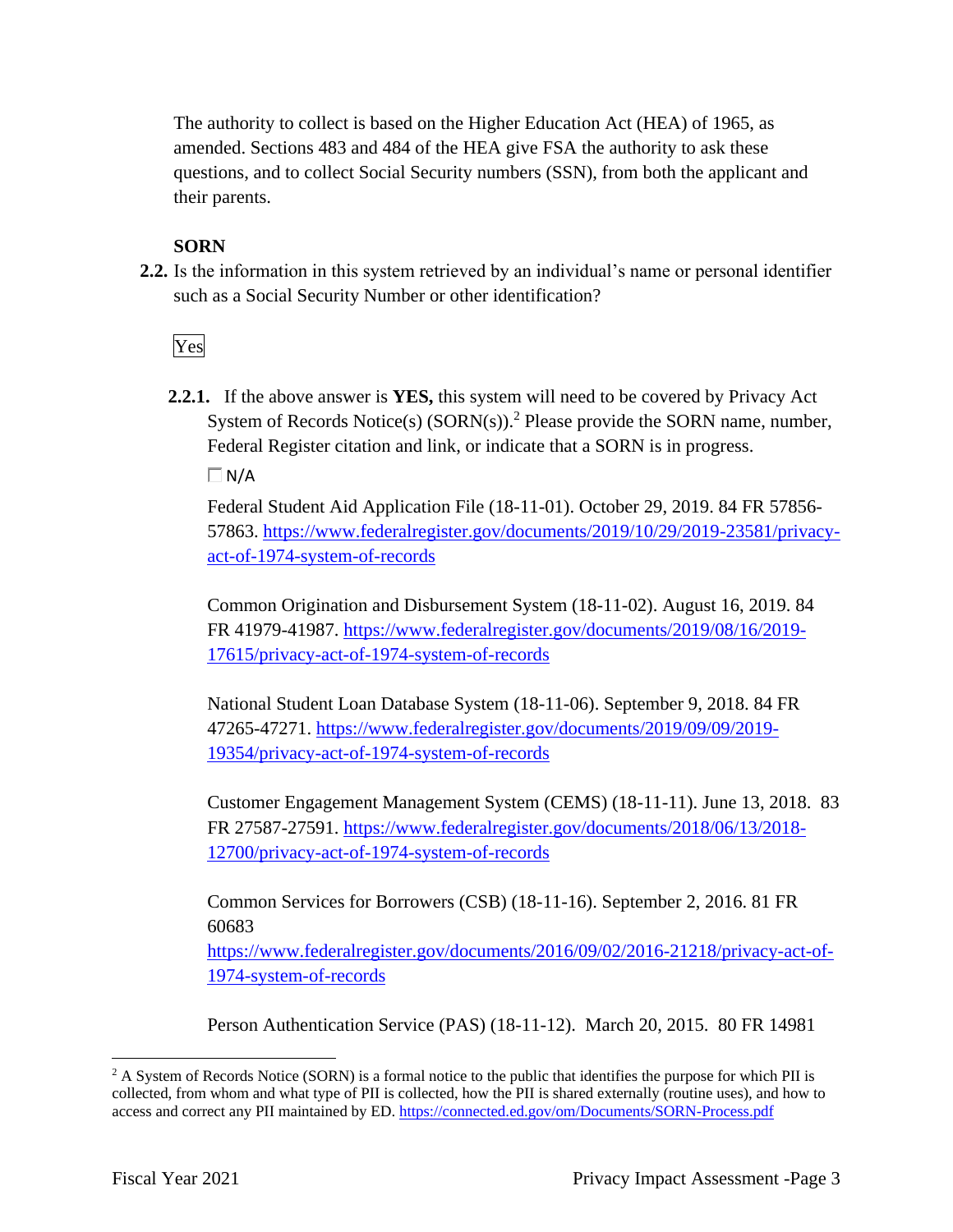<https://www.federalregister.gov/documents/2015/03/20/2015-06503/privacy-act>of1974-system-of-records

 Department, etc. **2.2.2.** If the above answer is **NO**, explain why a SORN was not necessary. For example, the information is not retrieved by an identifier, the information is not maintained in a system of records, or the information is not maintained by the

 $\overline{M}$  N/A

Click here to enter text.

## **Records Management**

**If you do not know your records schedule, please consult with your records liaison or send an email to [RMHelp@ed.gov](mailto:RMHelp@ed.gov)** 

**2.3.** What is the records retention schedule approved by National Archives and Records Administration (NARA) for the records contained in this system? Please provide all relevant NARA schedule numbers and disposition instructions.

Records maintained or transmitted follow the records disposition schedule for each backend system. Please see the DCC, NSLDS, COD, and/or DMCS PIAs for additional information.

**2.4.** Is the PII contained in this system disposed of appropriately, and in accordance with the timelines in the records disposition schedule?

Yes

BPOs will not maintain or store PII beyond the time it takes for the BPO to resolve a customer's inquiry during a call, email, or chat session. PII is contained in the underlying systems and follows those records disposal schedule and processes.

#### **3. Characterization and Use of Information**

#### **Collection**

**3.1.** List the specific PII elements (e.g., name, email, address, phone number, date of birth, Social Security, etc.) that the system collects, uses, disseminates, or maintains.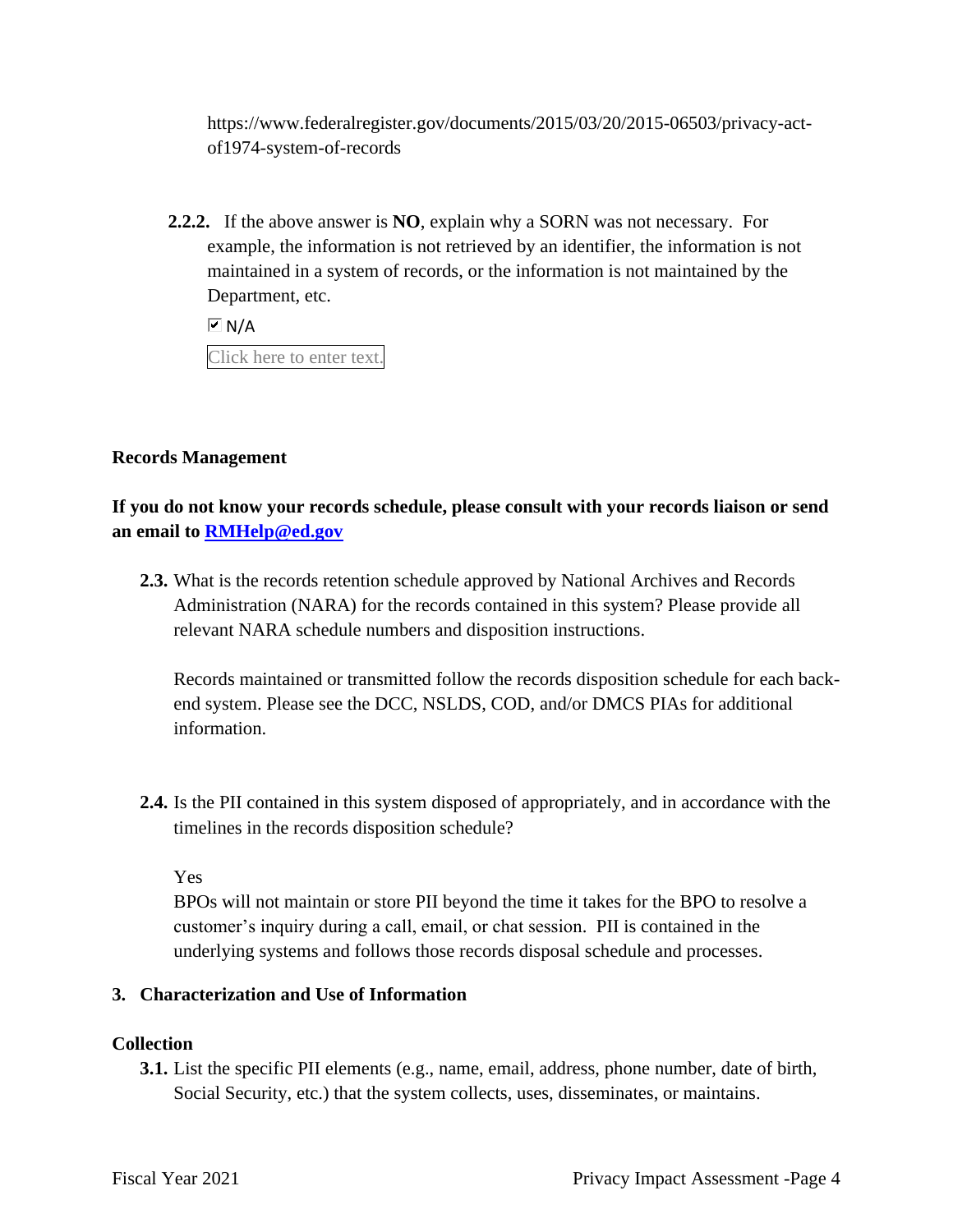Note: BPO does not maintain or store any of the following PII beyond the time it takes for the BPO to resolve a customer's inquiry during a call, email, or chat session.

#### **General Information**

- Full name
- User name
- Social Security number
- Taxpayer Identification Number
- Student loan account number
- Driver's license number and issuing state
- Citizenship status
- Date of birth
- Contact information
- Home address
- Home, work, alternate, and mobile telephone
- Email address

#### **Household Information**

• Family size, dependency status, marital status, spousal identifiers, estimated family contribution

#### **Financial Information**

• IRS Data for Income Based Repayments, (adjusted gross income, tax filing status and year, and exemptions), yearly income, credit report information

#### **Employment Information**

• Name, Employer Identification Number, address, phone number, website, begin and end date of employment

#### **Loan/Grant Information**

• Dollar amount, payment milestones from origination through final payment

• Promissory note information and eligibility information

Contractors working as agents in BPOs utilize usernames and passwords to access the system. Other Federal employee/contractor information, such as administrative credentials and identity authentication data, is included in the systems accessed by BPO.

**3.2.** Does the system collect only the minimum amount required to achieve the purpose stated in Question 1.2?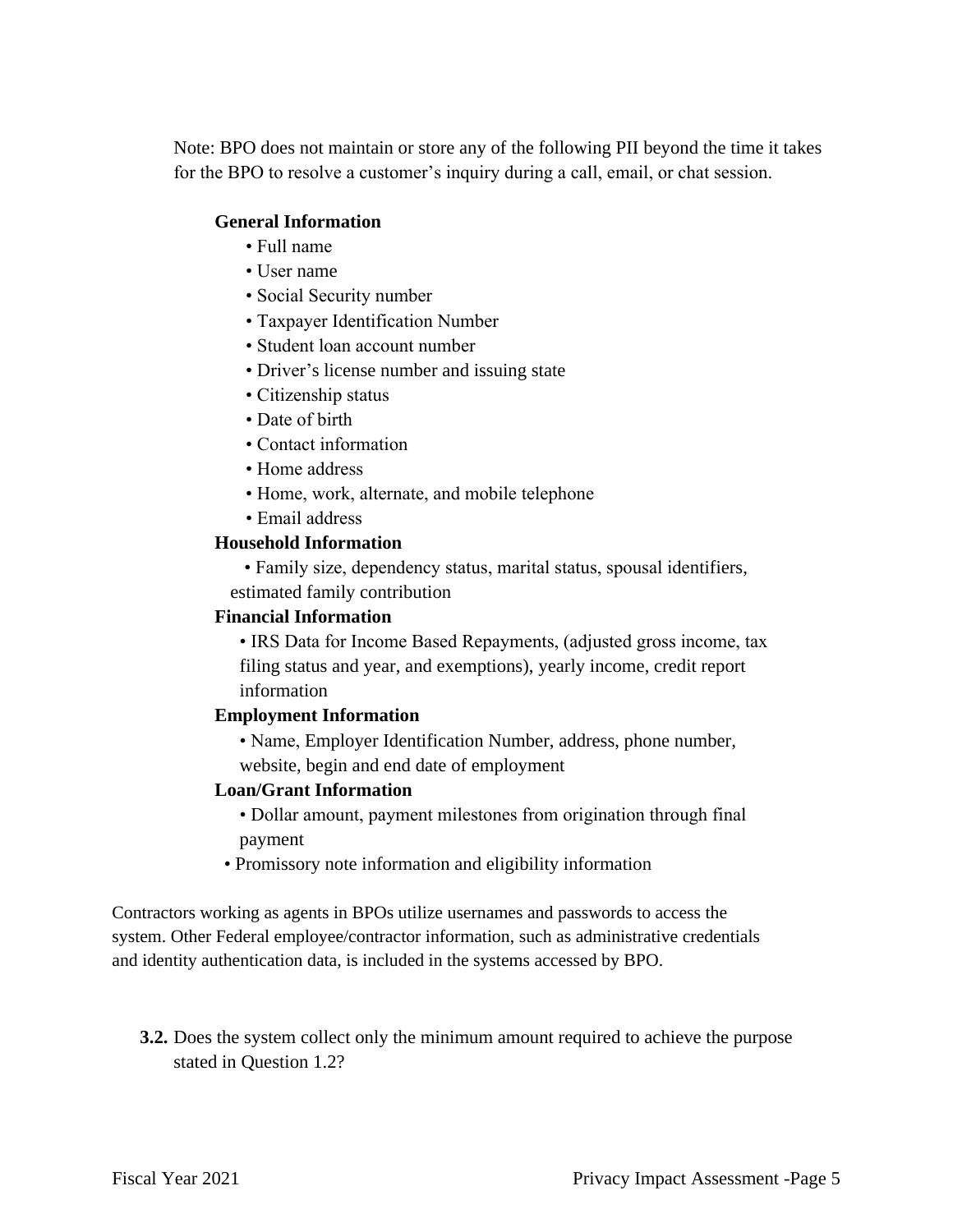Yes

 establish and administer student loans. The PII that agents access is the minimum The PII viewed by the BPO agents is used to verify a customer's identity and to resolve the customer's issues. The PII in the systems BPOs access is the minimum necessary to necessary to authenticate the customer and to assist the customer.

**3.3.** What are the sources of PII collected (e.g., individual, school, another agency, commercial sources, etc.)?

PII is either collected directly from individuals (students/borrowers and/or parents) or is sourced from: Common Origination and Disbursement (COD) National Student Loan Database System (NSLDS) Digital Customer Care (DCC) Debt Management Collection System (DMCS) Personal Authentication Service (PAS)

**3.4.** How is the PII collected from the stated sources listed in Question 3.3 (e.g., paper form, web page, database, etc.)?

PII is collected directly from the individual by the BPOs either verbally over the phone or electronically (e.g. chat or email (web form)) via the DCC platform. Transfers of information between DCC and the back-end systems are done electronically. Other systems' data (COD, NSLDS, DMCS) are viewable via web browsers.

**3.5.** How is the PII validated or confirmed to ensure the integrity of the information collected?<sup>3</sup> Is there a frequency at which there are continuous checks to ensure the PII remains valid and accurate?

 DMCS. Identity of the individual is revalidated from the individual by call center agents Data is collected by the BPOs directly from individuals, who are responsible for selfvalidating the correctness of the information they provide through DCC, NSLDS, COD, whenever a borrower calls, initiates a chat session or web form submission. Integrity of the data is the responsibility of the back-end system.

## **Use**

**3.6.** Describe how the PII is used to achieve the purpose stated in Question 1.2 above.

<sup>&</sup>lt;sup>3</sup> Examples include restricted form filling, account verification, editing and validating information as it's collected, and communication with the individual whose information it is.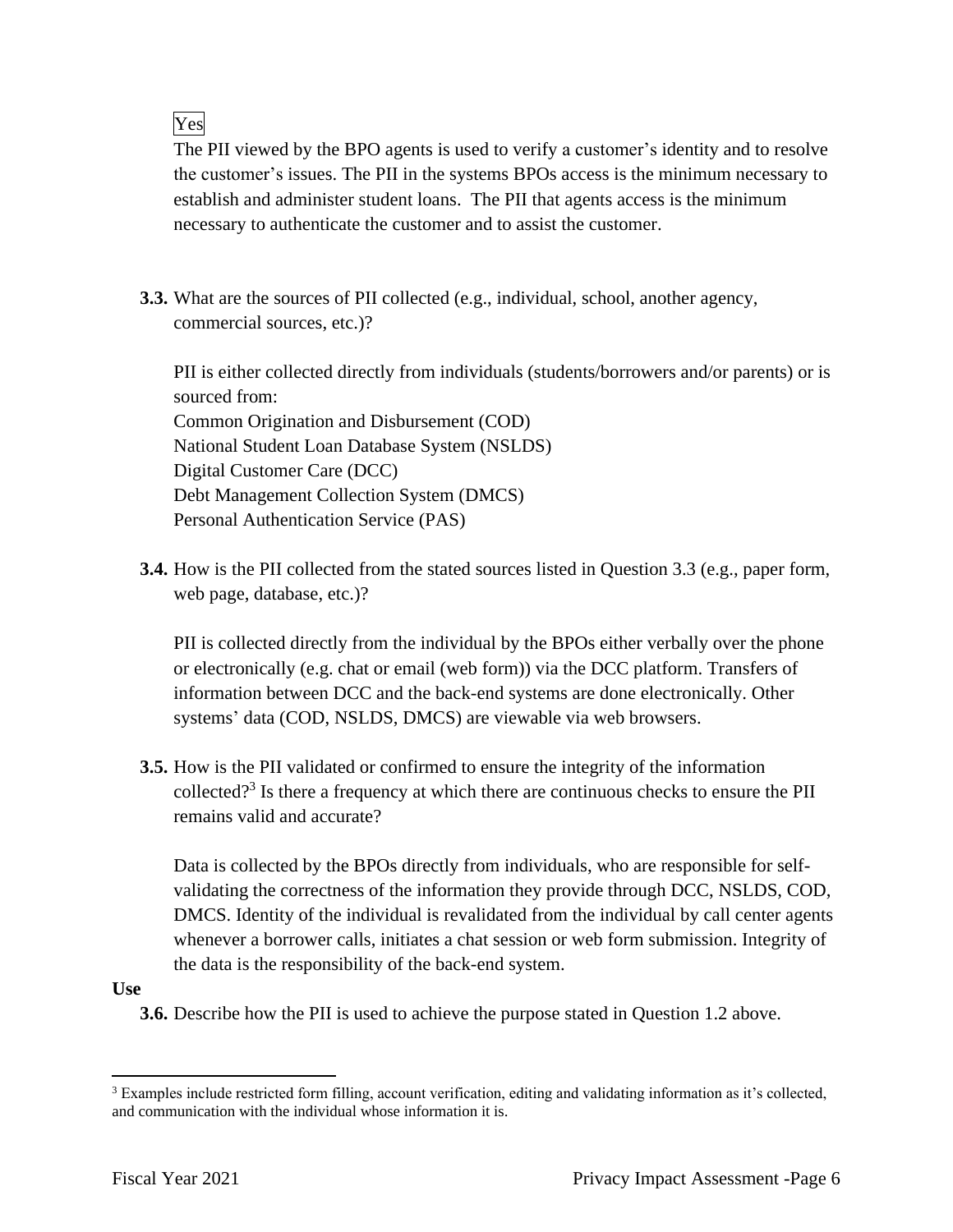PII is used for identification verification and to help address the inquiry from a customer who contacts the Department for assistance.

**3.7.** Is the system using PII for testing/researching new applications or information systems prior to deployment or for training employees?

No

**3.7.1.** If the above answer is **YES,** what controls are in place to minimize the risk and protect the data?

 $\overline{M}$  N/A

Click here to enter text.

## **Social Security Numbers**

*It is the Department's Policy that, in order to collect Social Security Numbers, the System Owner must state the collection is: 1) authorized by law, 2) necessary for an agency purpose, and 3) there is no reasonable alternative.* 

**3.8.** Does the system collect Social Security Numbers? Note that if the system maintains Social Security Numbers but does not explicitly collect them, answer 3.8.1 to address the purpose for maintaining them.

Yes

 systems that agents access to assist customers. If the customer is asking customer- specific information and not general information, the SSN is requested for verification. While the BPOs do not collect SSNs from customers, the BPO CSR Agents verify the identity of the customer, and therefore have access to the SSNs that are maintained in the

**3.8.1.** If the above answer is **YES**, explain the purpose for its collection, and how the SSN will be used.

 $\Box$ N/A

The SSN is initially collected through the Free Application Federal Student Aid (FAFSA ®) application and maintained in the Department's Central Processing System. When borrowers access [studentaid.ed.gov](https://studentaid.ed.gov), the SSN is transmitted to DCC to be used as a unique identifier to access records across the various back-end systems. The customer's DOB and SSN are required to match to other financial and disbursement databases to establish the financial and historical accuracy of the customer's claims. These data elements are not stored or maintained in the BPOs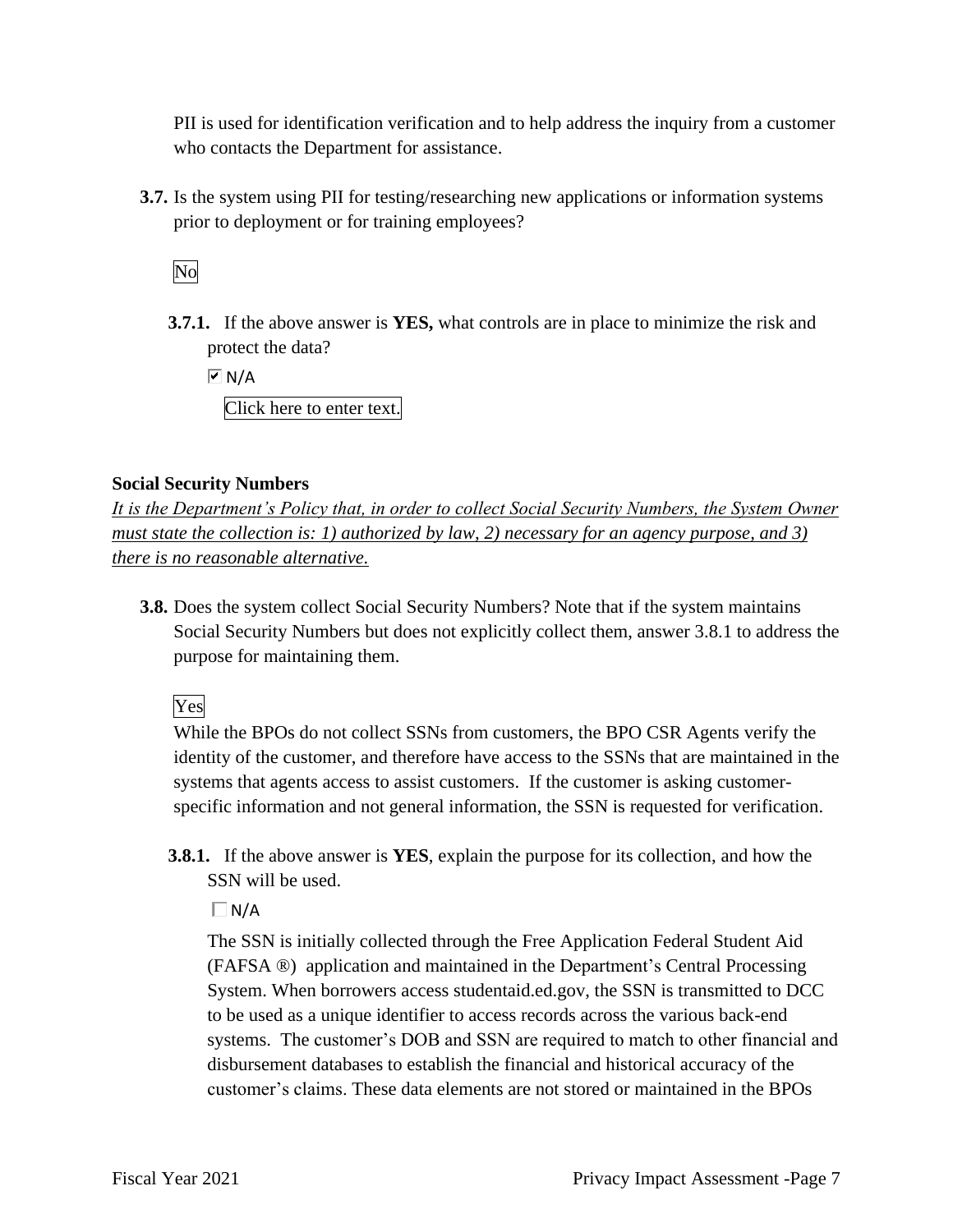system beyond the time it takes for the BPO to resolve a customer's inquiry during a call, email, or chat session.

**3.8.2.** Specify any alternatives considered in the collection of SSNs and why the alternatives were not selected.

 $\overline{M}$  N/A

While the BPOs do not collect SSNs from customers, the BPOs may have access to SSNs that are maintained in the systems that agents access to assist customers For these back-end systems, there are no feasible alternatives to consider for the collection of SSNs. A valid SSN is required as the unique identifier for students, parents, and financial aid professionals. Additionally, use of the SSN is required as the unique identifier by other external partners involved in determining eligibility for Federal student aid, such as the Internal Revenue Service and other Federal agencies with whom the Department conducts a computer match.

## **4. Notice**

 **4.1.** How does the system provide individuals with notice about the collection of PII prior to its collection (e.g., direct notice, such as a Privacy Act Statement (if applicable) or public notice, such as a SORN, PIA,)? If notice is not provided, explain why not.

Direct notice, prior to collection, is provided during the FAFSA application process at [studentaid.ed.gov](https://studentaid.ed.gov) for the underlying systems. During a call, email, or chat, the BPO CSR may ask the caller for identifying information to validate the caller's identity when their issue requires looking up a caller's account. Not all issues require identity validation. The DCC website ([studentaid.ed.gov](https://studentaid.ed.gov)) provides additional detailed notice in its privacy policy.

**4.2.** Provide the text of the notice or the link to the webpage where the notice is posted if notice is provided other than by SORN or PIA.

 $\Box$ N/A

<https://studentaid.gov/notices>- [StudentAid.gov](https://StudentAid.gov)

**4.3.** What opportunities are available for individuals to consent to uses (including new uses of previously collected PII), decline to provide PII, or opt out of the project?

The customer has the opportunity to decline to provide the information; however, providing certain information is required in order to (i) communicate with websites or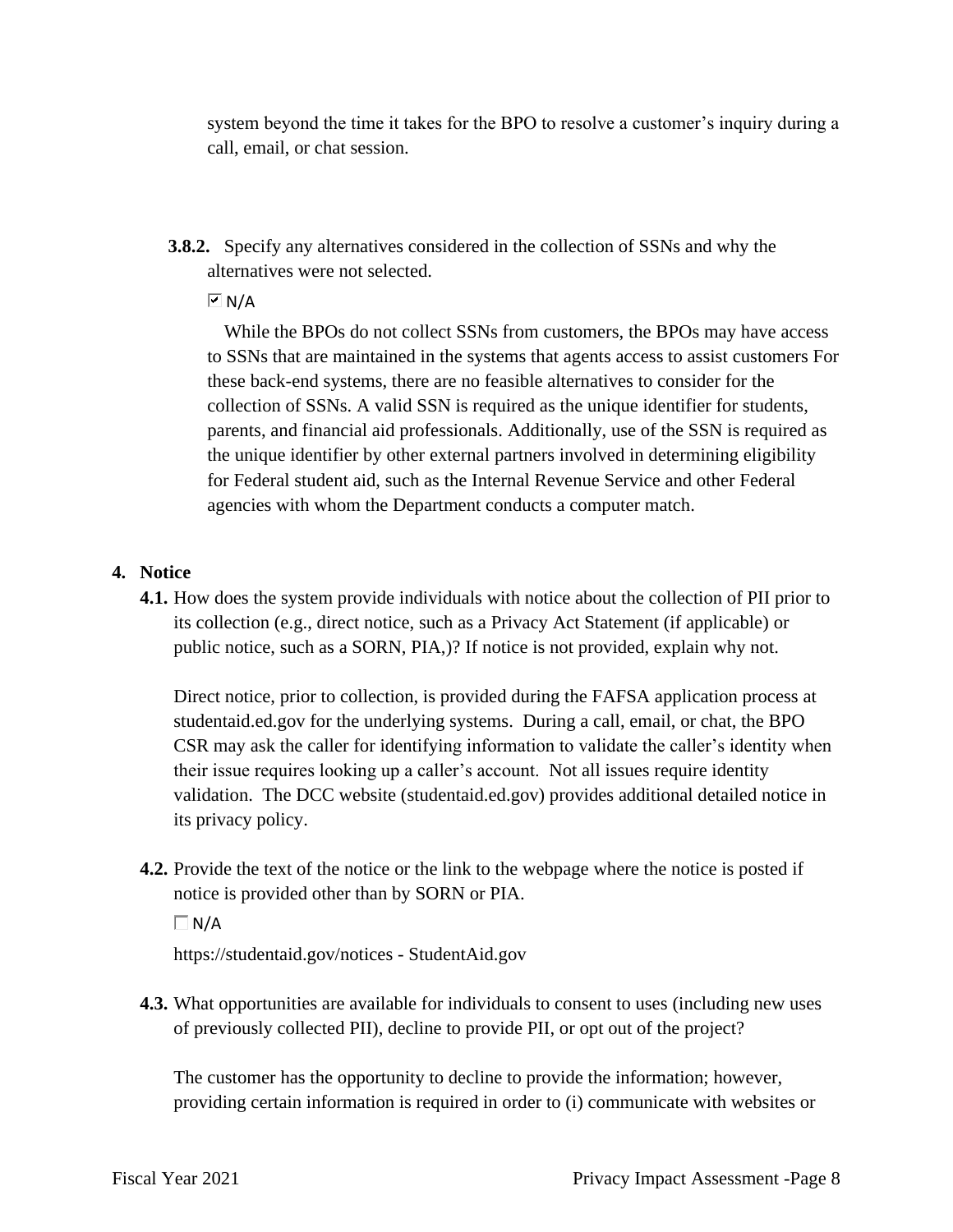customer service call centers, or (ii) receive certain benefits on a loan (such as deferment, forbearance, discharge, or forgiveness). If an applicant does not provide all of the information needed to process and service the aid, actions may be delayed, or service may be denied. <https://studentaid.gov/notices/privacy>

**4.4.** Is the notice referenced in Question 4.1 reviewed and revised when there are changes in the practice, policy, or activities that affect the PII and privacy to ensure that individuals are aware of and can consent to, where feasible, these changes?

Yes

## **5. Information Sharing and Disclosures**

## **Internal**

**5.1.** Will PII be shared internally with other ED principal offices? If the answer is **NO**, please skip to Question 5.4.

No

**5.2.** What PII will be shared and with whom?

 $\overline{M}$  N/A

Click here to enter text.

**5.3.** What is the purpose for sharing the specified PII with the specified internal organizations?

 $\overline{M}$  N/A

## **External**

**5.4.** Will the PII contained in the system be shared with external entities (e.g. another agency, school district, the public, etc.)? If the answer is **NO**, please skip to Question 6.1.

No

**5.5.** What PII will be shared and with whom? List programmatic disclosures only.<sup>4</sup> **Note: If you are sharing Social Security Numbers externally, please specify to whom and for what purpose**.

 $\overline{M}$  N/A

 4 If this information is covered by Privacy Act System of Records Notice (SORN) please list only relevant programmatic disclosures listed under the Routine Uses section.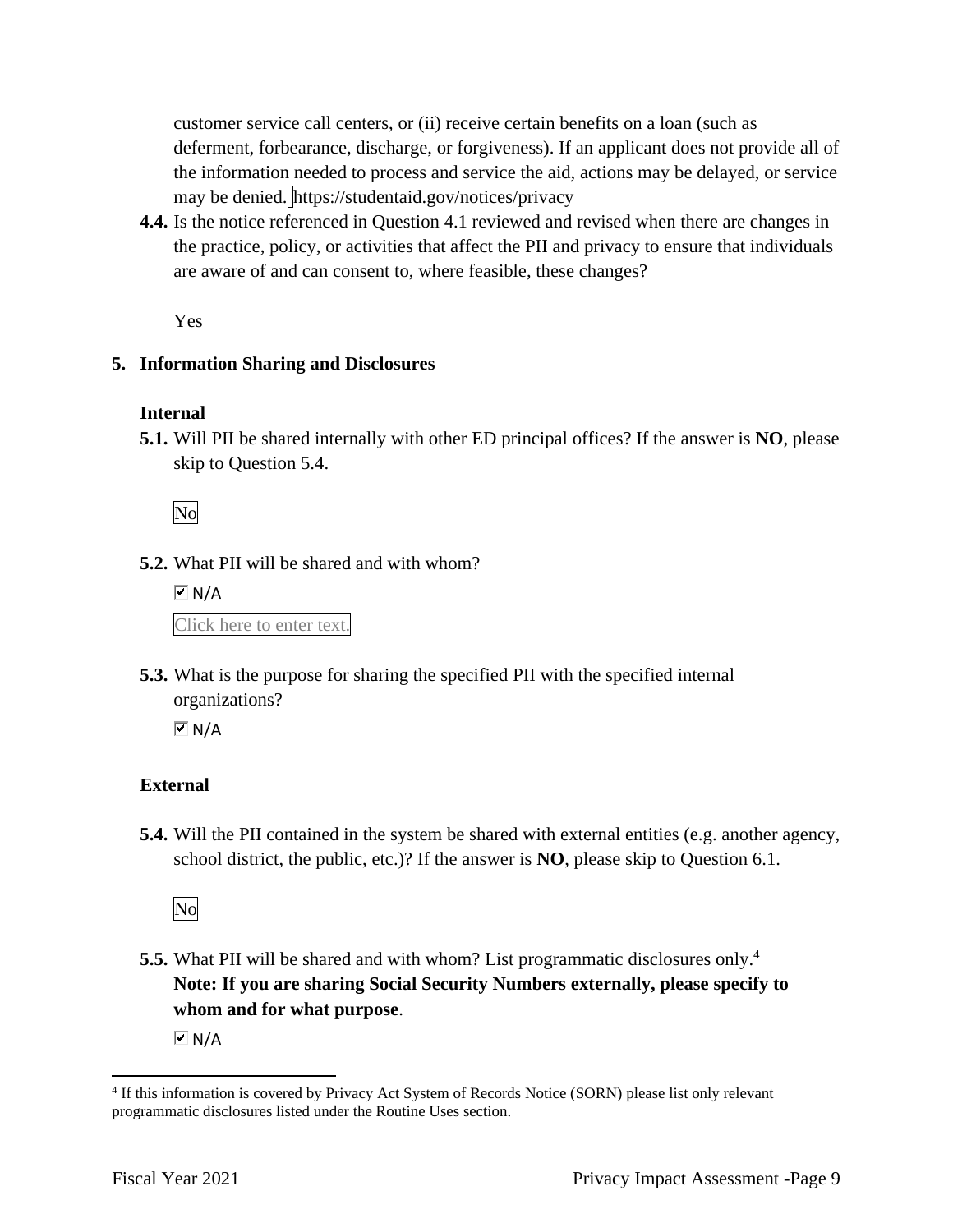**5.6.** What is the purpose for sharing the PII with the specified external entities?

 $\boxed{\triangleright}$  N/A Click here to enter text.

**5.7.** Is the sharing with the external entities authorized?

 $\overline{M}$  N/A Click here to enter text.

**5.8.** Is the system able to provide and retain an account of any disclosures made and make it

available upon request?  $\overline{M}$  N/A

Click here to enter text.

**5.9.** How is the PII shared with the external entity (e.g. email, computer match, encrypted line, etc.)?

 $\overline{M}$  N/A Click here to enter text.

**5.10.** Is the sharing pursuant to a Computer Matching Agreement (CMA), Memorandum of Understanding (MOU), or other type of approved sharing agreement with another agency?

 $\overline{M}$  N/A

Click here to select.

**5.11.** Does the project place limitation on re-disclosure?

 $\overline{M}$  N/A

Click here to select.

## **6. Redress**

**6.1.** What are the procedures that allow individuals to access their own information?

A user may access their records by logging into their [studentaid.gov](https://studentaid.gov) account or by calling the contact center. For information contained in a Privacy Act system of records listed in Section 2.2.1, users may make a Privacy Act request for access. The request must meet the requirements of 34 CFR 5b.5, including proof of identity.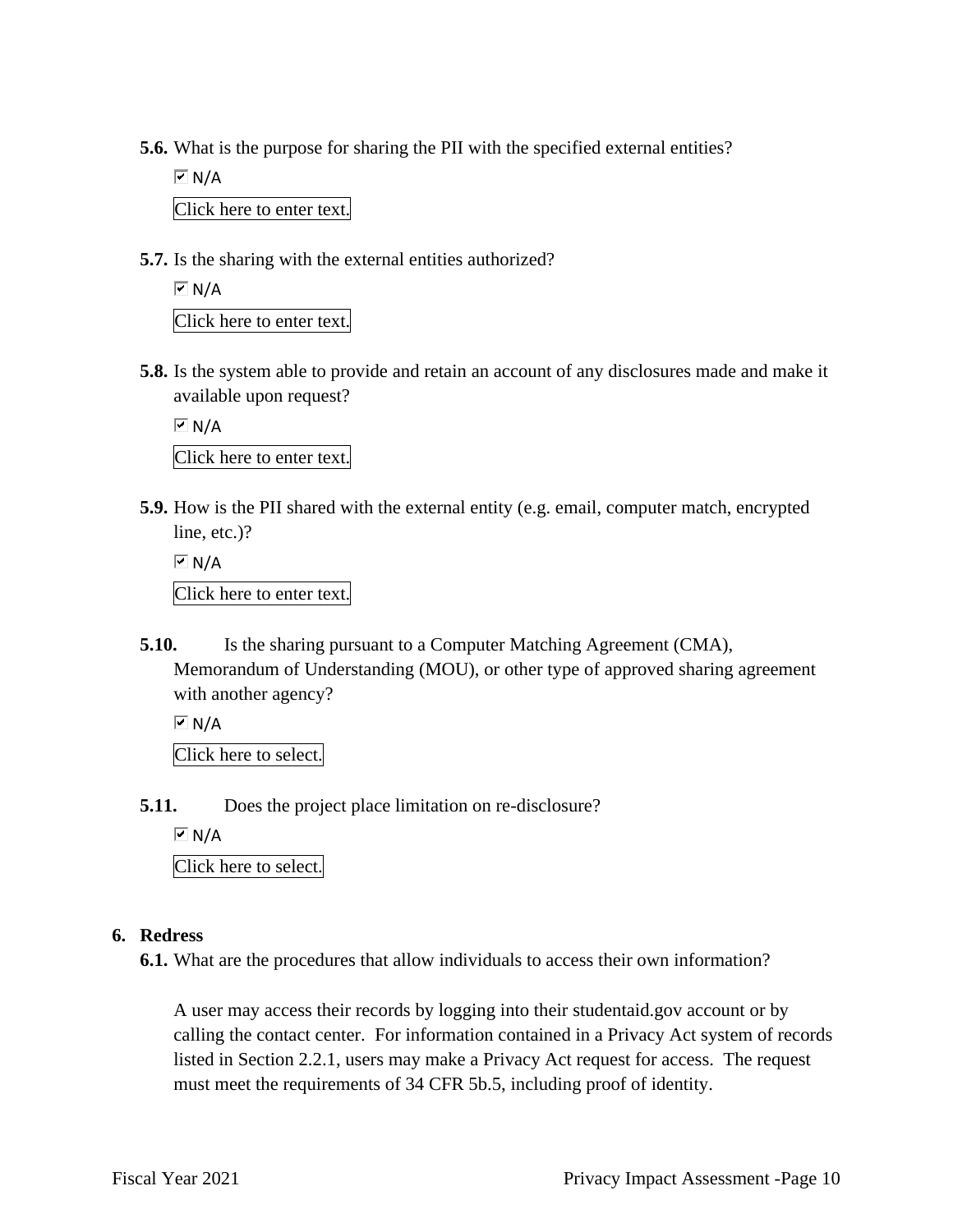**6.2.** What procedures are in place to allow the subject individual to correct inaccurate or erroneous information?

A user may correct PII displayed on their [StudentAid.gov](https://StudentAid.gov) account by logging in and updating the account information. Additionally, a user may access and amend records by calling the contact center. For information contained in a Privacy Act system of records listed in Section 2.2.1, users may request inaccurate information be corrected by making a Privacy Act request. The request must meet the requirements of 34 CFR 5b.5, including proof of identity.

**6.3.** How does the project notify individuals about the procedures for correcting their information?

Individuals are notified of the procedures for correcting their information through the publication of this PIA, the publication of the back-end systems' PIAs, and through the SORNs referenced in question 2.2.1.

## **7. Safeguards**

*If you are unsure which safeguards will apply, please consult with your ISSO.* 

**7.1.** Does the principal office work with their CSO/ISSO to build privacy & security into the system and build privacy extensions to the extent feasible?

Yes

**7.2.** Is an Authority to Operate (ATO) required?

Yes

 **7.3.** Under NIST FIPS Pub. 199, what is the security categorization of the system: **Low, Moderate, or High?** 

 $\Box$ N/A

Moderate

**7.4.** What administrative, technical, and physical safeguards are in place to protect the information?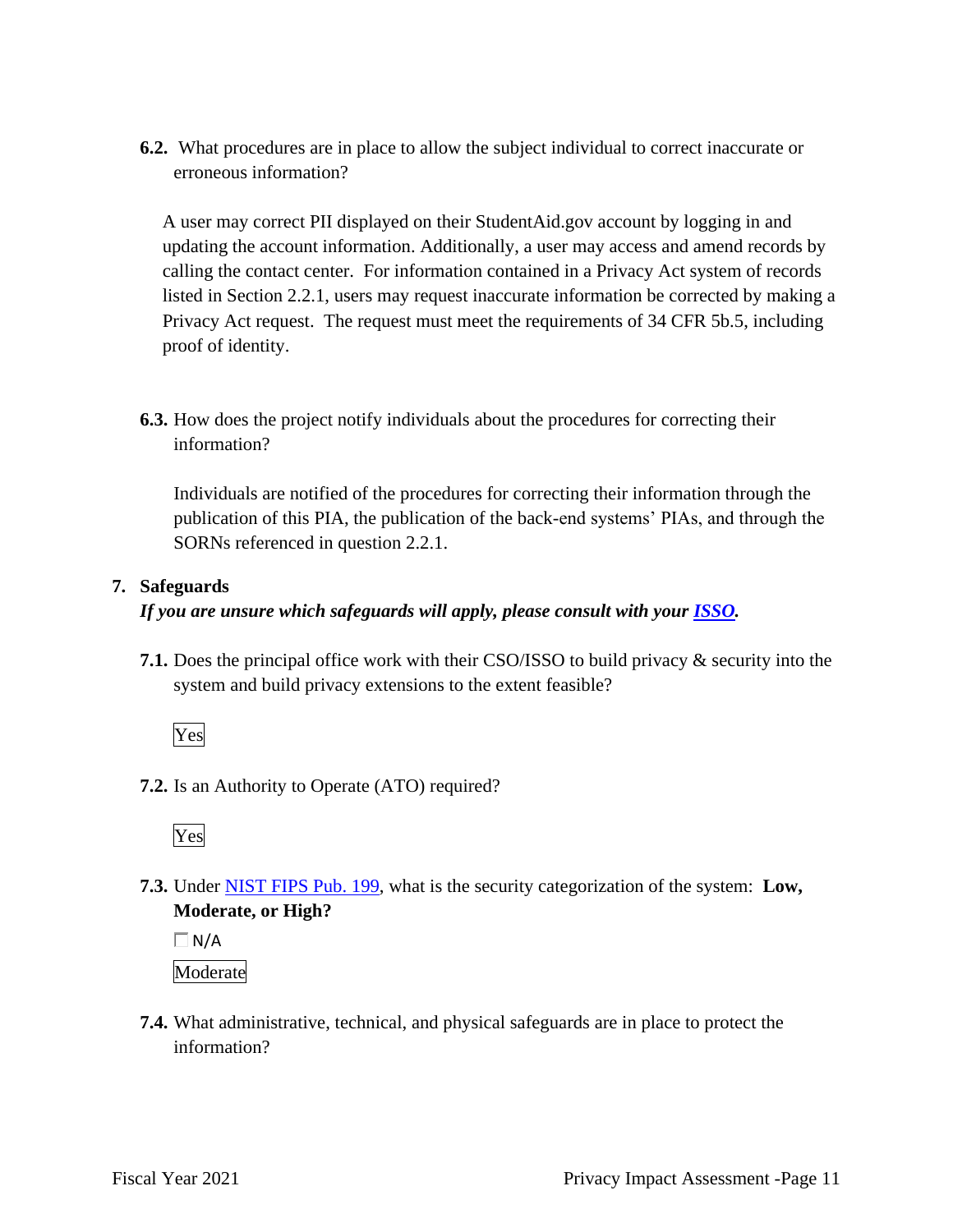The Department and FSA have developed policies and procedures to address technical, administrative, and physical safeguards. Access to the system is controlled via physical security controls such as 24-hour security, access-controlled areas, identification and authentication processes for both system administrators and borrowers, electronic access controls such as different types of accounts, domains, privileged users, and role assignments and account management processes. FSA conducts periodic review of accounts to ensure there is no unusual activity or prolonged inactivity, as well as ongoing audit log monitoring and review to detect anomalies. Additional controls include robust password security rules, intrusion monitoring and detection, additional firewall rules, configuration management policies and change review, security assessments and compliance monitoring, encryption of data in transit and at rest, penetration testing and compliance tests via the security assessment process, and independent validation and verification of security and privacy control implementation.

In accordance with the Federal Information Security Management Act of 2002 (FISMA), as amended by the Federal Information Security Modernization Act of 2014, every FSA system must receive a signed Authorization to Operate (ATO) from a designated authorizing official. The ATO process includes a rigorous assessment of security controls, plans of actions and milestones to remediate any identified deficiencies, and a continuous monitoring program.

FISMA controls implemented comprise a combination of management, operational, and technical controls, and include the following control families: access control, awareness and training, audit and accountability, security assessment and authorization, configuration management, contingency planning, identification and authentication, incident response, maintenance, media protection, physical and environmental protection, planning, personnel security, privacy, risk assessment, system and services acquisition, system and communications protection, system and information integrity, and program management.

**7.5.** Is the information in the system appropriately secured in accordance with the IT security requirements and procedures as required by Federal law and policy?

Yes

**7.6.** Has a risk assessment been conducted where appropriate security controls to protect against that risk have been identified and implemented?

Yes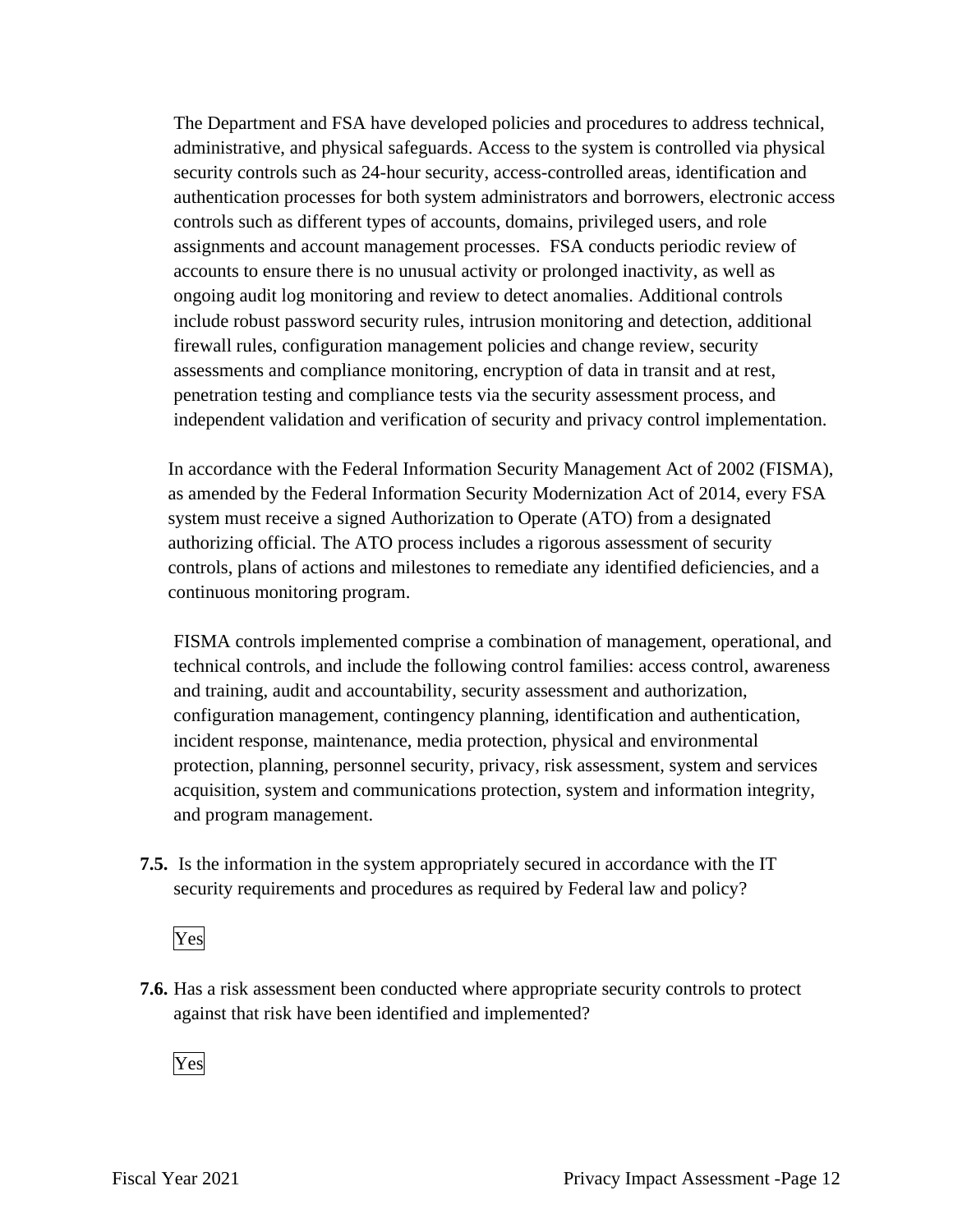**7.7.** Please describe any monitoring, testing or evaluation conducted on a regular basis to ensure the security controls continue to work properly at safeguarding the PII.

FSA conducts a variety of security testing activities across the enterprise as part of an overall risk management and continuous monitoring strategy. Some of these activities are ongoing, including infrastructure scans and Ongoing Security Authorization assessment testing, and some are performed as needed for major system selfassessments.

Additionally, the BPOs (BPO-Edfin, BPO-FHC, BPO-Max, BPO-MO and BPO-Trell) and the DCC application (under a separate ATO), are scanned at least monthly using automated tools. The results of the vulnerability scans are reviewed and addressed. Selfassessments and independent assessments are conducted annually. Intrusion detection and monitoring systems are employed to review accesses and modifications and detect anomalies. Changes are captured and reviewed in audit logs for all software components.

## **8. Auditing and Accountability**

**8.1.** How does the system owner assess and ensure that the PII is used in accordance with stated practices in this PIA?

The system owner included the FSA privacy office and the Departent's privacy office throughout the development of this new system. Since this is a front-facing system to multiple back-end systems, the system owner ensures consistency with the other relevant PIAs and SORNs.

 confirming the privacy risks are properly assessed, ensuring Privacy Act records are The system owner ensures the information is used in accordance with stated practices by maintained in accordance with the statute and the provisions of the Federal Records Act. In addition, the system owner ensures continued compliance with all Departmental policies and the relevant SORNs, and ensures appropriate security and privacy controls are implemented to restrict access and properly manage and safeguard PII maintained within the system. The system owner participates in all major security and privacy risk briefings, meets regularly with the information system security officer, and participates in FSA's Lifecycle Management Methodology, which addresses security and privacy risks throughout the system's life cycle. Additionally, the system owner regularly reviews signed agreements that govern data use between organizations, such as SORNs, memorandum of understanding, and interconnection security agreement.